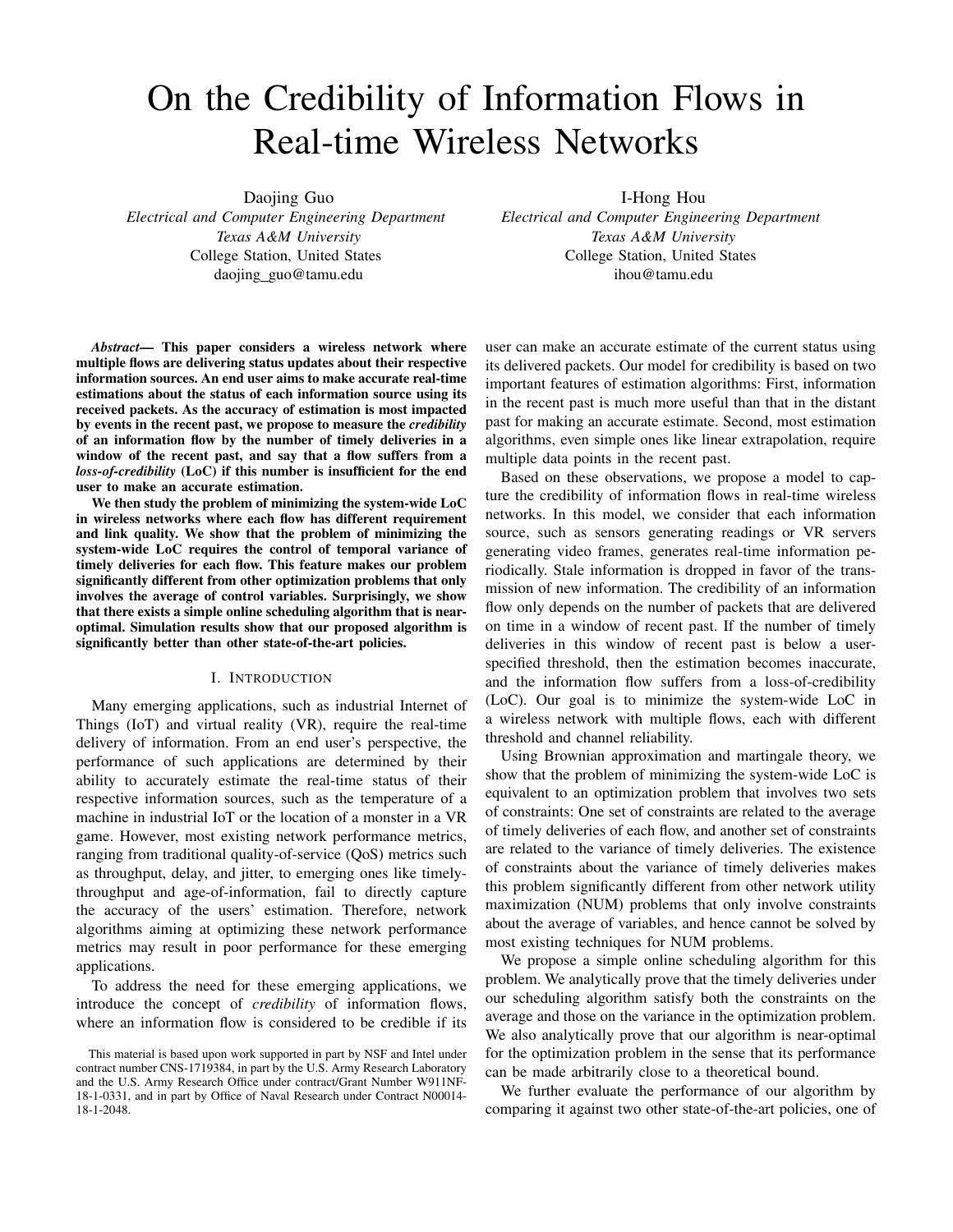them is provably optimal in terms of timely-throughput, and the other achieves an approximation bound in terms of age-ofinformation. Simulation results show that our policy achieves much smaller LoC than these two policies. This result further highlights that existing network performance metrics may be misleading in capturing the credibility of information flow.

The rest of this paper is as following order: Section II introduces our model for credibility in real-time wireless networks. Section III shows that the problem of minimizing LoC is equivalent to an optimization problem. Section IV introduces our online scheduling algorithm. Section V analyzes the performance of our scheduling algorithm and shows that it is near-optimal for the optimization problem. Section VI presents our simulation results. Section VII reviews some related work. Finally, Section VIII concludes this paper.

### II. SYSTEM MODEL

We extended the model in [1], which focuses on the shortterm performance for wireless networks with homogeneous links, to address the credibility of information flows in realtime wireless network where different wireless links can have different channel qualities.

We consider a real-time wireless network that serves  $\mathcal N$ clients. Time is slotted, and the duration of one time slot is the amount of time needed by a whole transmissions, including all overheads such as the transmission of poll packet or ACK. Hence, the AP can transmit to at most one client at each time slot, and it has the instantaneous feedback information on whether the transmission is successful. We consider that wireless transmissions are subject to effects of shadowing, multi-path, fading, interference, etc., and different clients experience different channel qualities as they are located at different positions. Hence, we assume that each transmission for client *i* is successful with probability  $p_i$ .

We consider that each client is associated with a real-time information flow, and use flow  $i$  to indicate the flow associated with client  $i$ . Specifically, we assume that each real-time flow generates one packet periodically every  $\tau$  slots, that is at time slots 1,  $\tau$  + 1,  $2\tau$  + 1, ... Each packet has a stringent delay bound of  $\tau$  slots, and is removed from the system if it cannot be delivered before its delay bound. In other words, each packet in a real-time flow is only valid for transmission until the next packet arrives. We thereby say that  $\tau$  time slots from an *interval*. Packets arrive at the system at the beginning of each interval, and have deadlines at the end of the interval.

We note that this model for real-time flows applies to many emerging wireless applications. For example, consider multiuser virtual reality (VR) or augmented reality (AR), where an AP streams VR/AR contents to multiple VR/AR headsets. All headsets play VR/AR contents at the same frame rates, and therefore they generate traffic at the same frequency. Further, as the AP should always transmit the newest VR/AR content to a headset, packets that fail to be delivered on time should be removed and replaced by newer packets. Likewise, one can also consider industrial Internet of Things (IoT), where an AP polls measurements from multiple sensors monitoring different locations. Sensors have the same sampling frequency and therefore generate traffic at the same frequency. Also, stale measurements should be dropped when a new measurement is generated.

An important feature of real-time application such as VR/AR and industrial IoT is that each flow can typically tolerate a small amount of sporadic packet losses, but is very sensitive to a burst of packet losses. For example, in industrial IoT, a controller can use various estimation techniques to estimate the value of a lost sensor reading. However, the accuracy of the estimate significantly degrades if there is a burst a packet losses. Further, it is obvious that the accuracy of the estimate only depends on the deliveries of recent sensor readings, and readings in the distant past have negligible effect on the estimation accuracy. We thereby say that an information flow is *credible* if its delivered packets enable the controller to make an accurate estimation.

The goal of this paper is to define and optimize the *credibility* of an information flow that directly reflects the accuracy of the resulting estimate by the controller. To capture the aforementioned feature of real-time applications, we assume that the credibility of a real-time flow at a given point of time only depends on the packet deliveries in the *window* of past T intervals. Specifically, let  $X_i(t)$  be the total number of timely-deliveries for flow  $i$  in the first  $t$  intervals. We then have  $X_i(t) - X_i(t-1) = 1$  if a packet is delivered to client i in interval t, and  $X_i(t) - X_i(t-1) = 0$  if not. The number of timely-deliveries in the window of the last  $T$  intervals can then be represented as  $X_i(t) - X_i(t-T)$ , and we assume that the credibility of flow  $i$  at the end of interval  $t$  only depends on the value of  $X_i(t) - X_i(t - T)$ .

We assume that, to make an accurate estimate, each client i requires that there are at least  $q_iT$  packets being delivered in the past T intervals, i.e.,  $X_i(t) - X_i(t - T) \geq q_iT$ . The value of  $q_i$  depends on the context of the information flow. For example, a sensor monitoring a high-frequency signal requires a larger  $q_i$  than one that is monitoring a low-frequency signal.

Due to the unreliable nature of wireless transmissions, it is obvious that it is not possible to satisfy the requirements of all clients at all time. When the AP fails to deliver  $q_iT$  packets for a client  $i$ , then the estimation of current state of client  $i$ becomes less accurate, and therefore we say that flow i *loses credibility*.

We now formally define the measure of *Loss-of-Credibility* (LoC). Suppose  $X_i(t) - X_i(t - T) < q_iT$  for some i and  $t$ . Recall that every transmission for client  $i$  is successful with probability  $p_i$ . Hence, the AP would have needed to, on average, schedule  $\frac{q_i T - (X_i(t) - X_i(t-T))}{p_i}$  more transmissions for client i to make  $X_i(t) - X_i(t - T) = q_iT$  and flow i credible. We therefore define *unbiased shortage* of client i at the end of interval t as  $\theta_i(t) := \max\{\frac{q_i T - (X_i(\tilde{t}) - X_i(t-T))}{n_i}\}$  $\frac{p_i^{(i)} - X_i(t-T_i^{(i)})}{p_i^{(i)}}$ , 0}. At the end of each interval t, each client i suffers from a LoC of  $C(\theta_i(t))$  based on its unbiased shortage, where  $C(\cdot)$  is a strictly increasing, strictly convex, and differentiable function with  $C(0) = 0$  and  $C'(0) = 0$ .

This paper aims to evaluate the long-time average to-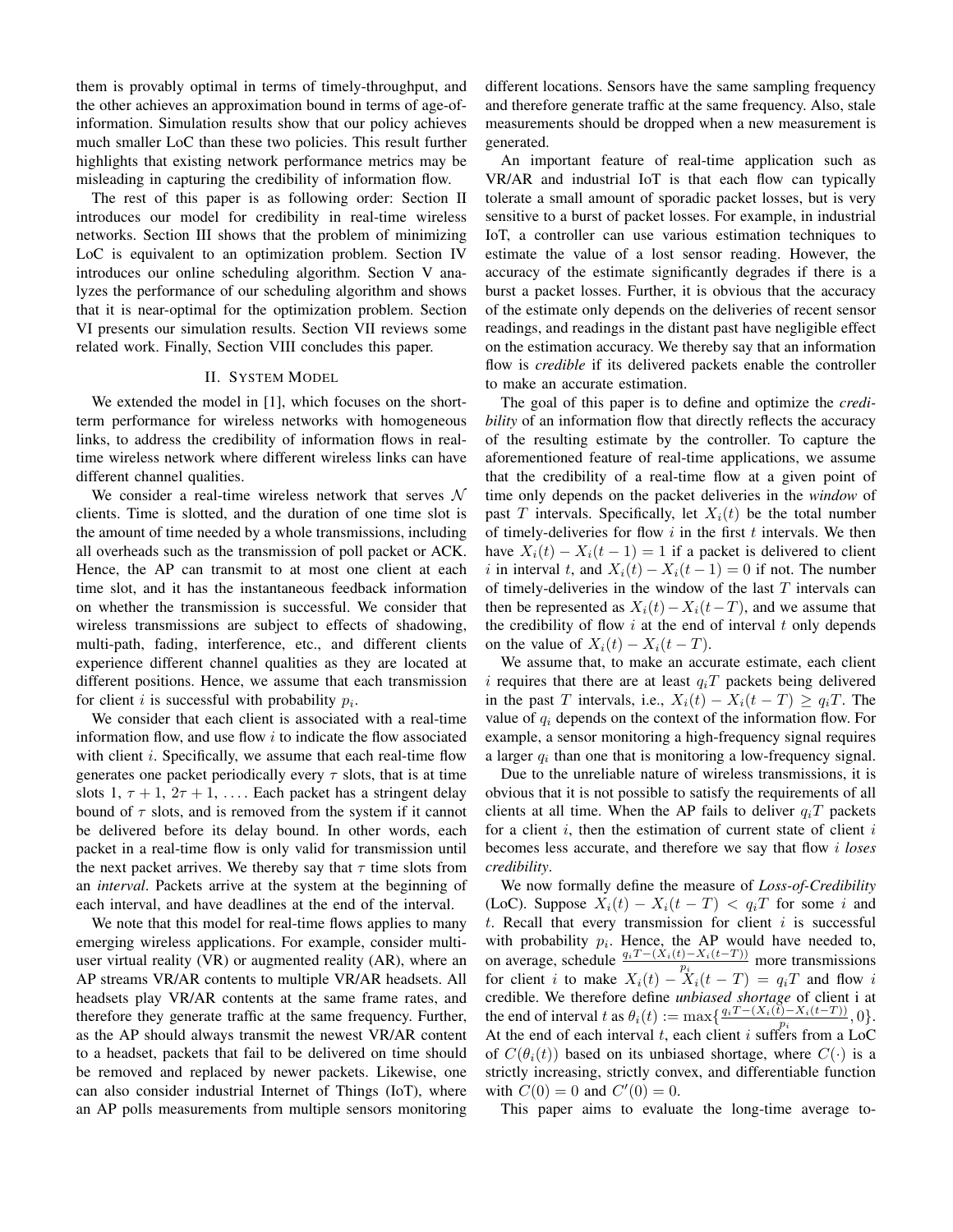tal LoC of all clients in the system, which is written as lim T→∞  $\sum_{t=T+1}^{\mathbb{T}+T} \sum_{i=1}^{N} C(\theta_i(t))$  $\frac{1}{T}$  =  $\lim$ T→∞  $\sum_{t=T+1}^{T+T} \sum_{i=1}^{N} C(\frac{q_i T}{p_i} - \frac{X_i(t) - X_i(t-T)}{p_i})$  $\overline{\mathbb{T}}$  .

It also aims to propose an online scheduling policy<sup>1</sup> that minimizes the total LoC.

#### III. THE FORMULATION OF THE OPTIMIZATION PROBLEM

In this section, we derive some fundamental properties about the minimization of total LoC. We then formulate an optimization problem.

Recall that  $X_i(t)$  is the total number of timely-deliveries for client i in the first t intervals. Obviously,  $\{X_i(1), X_i(2), \dots\}$ is a sequence of random variables whose distribution is determined by the employed packet scheduling policy. For simplicity, we only focus on ergodic scheduling policies in this paper. Thus, the random variable  $\{X_i(t) - X_i(t - T)\}\$ can be modeled by a positive recurrent Markov chain. By the law of large numbers, we can define  $\bar{X}_i := \lim_{t \to \infty} \frac{\bar{X}_i(t)}{t}$ . Further, following the central limit theorem of Markov chains [2],  $\hat{X}_i := \lim_{\mathbb{T} \to \infty} \frac{X_i(\mathbb{T}) - \mathbb{T}\bar{X}_i}{\sqrt{\mathbb{T}}}$  is a Guassian random variable with mean 0 and some finite variance, which we denote by  $\sigma_i^2$ , with  $\sigma_i \geq 0$ . Hence, we can approximate  $X_i(t) - X_i(t - T)$ as a Gaussian random variable with mean  $T\overline{X}_i$  and variance  $T\sigma_i^2$  when T is reasonably large. Let  $\Phi(x)$  represents the cumulative distribution function of a random variable under standard normal distribution, then, under this approximation, we have that the CDF of  $(X_i(t) - X_i(t - T)) - T\overline{X}_i$  is  $\Phi(\frac{x}{\sqrt{\sigma_i^2 T}})$ .

The long-term average total LoC can now be re-written as below:

$$
\lim_{T \to \infty} \frac{\sum_{t=T+1}^{T+T} \sum_{i=1}^{N} C(\frac{q_i T}{p_i} - \frac{X_i(t) - X_i(t-T)}{p_i})}{T}
$$
\n
$$
= \lim_{T \to \infty} \sum_{i=1}^{N} E[C(\frac{q_i T}{p_i} - \frac{X_i(T) - X_i(T-T)}{p_i})]
$$
\n
$$
\approx \lim_{T \to \infty} \sum_{i=1}^{N} E[C(\frac{q_i T}{p_i} - \frac{\sqrt{T} \hat{X}_i(T) + T \bar{X}_i}{p_i})]
$$
\n
$$
\approx \sum_{i=1}^{N} \int_{z}^{N} C(\sqrt{\frac{\sigma_i^2 T}{p_i^2}} z - \frac{(\bar{X}_i - q_i)T}{p_i}) d\Phi(z).
$$
\n(1)

Eq. (1) has two sets of control variables:  $[\bar{X}_i]$  and  $[\sigma_i]$ . Below, we derive the corresponding constraints of these two sets of variables.

We first derive the constraints on  $[\bar{X}_i]$ . Previous work [3] has shown that, under any work-conserving policy<sup>2</sup>, we have, for all  $t$ ,

$$
E[\sum_{i=1}^{N} \frac{X_i(t) - X_i(t-1)}{p_i}] = \tau - I_{\{1,2,\dots,N\}},
$$
 (2)

<sup>1</sup>An online scheduling policy is a policy that determines which packet to transmit in each slot based on all system parameters and the entire history.

 $2A$  scheduling policy is called work-conserving if it always schedules a transmission when there is at least one packet available for transmission.

and

$$
E[\sum_{i\in S} \frac{X_i(t) - X_i(t-1)}{p_i}] \le \tau - I_S,
$$
\n(3)

for any subset  $S \subseteq \{1, 2, \ldots N\}$ , where  $I_s$  is called the *idle time* and has been shown to be the same under all workconversing policies. Therefore, we have

$$
\sum_{i=1}^{N} \frac{\bar{X}_i}{p_i} = \tau - I_{\{1,2,\dots,N\}},\tag{4}
$$

and

$$
\sum_{i \in S} \frac{\bar{X}_i}{p_i} \le \tau - I_S, \forall S \subseteq \{1, 2, \dots N\}.
$$
 (5)

We further assume that, similar to the total resource pooling condition, the constraint  $\sum_{i \in S} \frac{\bar{X}_i}{p_i} \leq \tau - I_S$  is not tight and can be ignored when S is not  $\{1, 2, \ldots N\}$ .

Now, we derive the constraint of  $[\sigma_i]$ . By (2), the sequence of random variables  $\{\sum_{i=1}^{N} \frac{X_i(t)}{p_i}\}$  $\frac{f_i(t)}{p_i} - t(\tau - I_{\{1,2,...,N\}})|t| =$  $1, 2, \ldots$ } is a martingale. By the martingale central limit theorem [4],  $\hat{X}_{TOT} := \lim_{T \to \infty} \frac{\sum_{i=1}^{N} \frac{X_i(T)}{p_i} - T(\tau - I_{\{1,2,...,N\}})}{\sqrt{T}}$  $\lim_{\mathbb{T}\to\infty} \frac{\sum_{i=1}^{N} \frac{X_i(\mathbb{T})}{p_i} - \mathbb{T}(\sum_{i=1}^{N} \frac{\bar{X}_i}{p_i})}{\sqrt{\mathbb{T}}}$  is a Gaussian random variable with mean 0, and its variance is

$$
\sigma_{TOT}^2 := \lim_{T \to \infty} \frac{1}{T} \left[ \sum_{t=1}^T \left( \sum_{i=1}^N \frac{X_i(t) - X_i(t-1)}{p_i} \right)^2 \right] - \left( \tau - I_{\{1, 2, \dots, N\}} \right)^2, \tag{6}
$$

whose value depends on the employed scheduling policy.

Recall that  $\hat{X}_i := \lim_{\mathbb{T} \to \infty} \frac{X_i(\mathbb{T}) - \mathbb{T}\bar{X}_i}{\sqrt{\mathbb{T}}}$  is a Gaussian random variable with variance  $\sigma_i^2$ . Hence, we have  $\hat{X}_{TOT} = \sum_{i=1}^{N} \frac{\hat{X}_i}{p_i}$ , and the variance of  $\frac{\hat{X}_i}{p_i}$  is  $(\frac{\sigma_i}{p_i})^2$ . By Cauchy-Schwarz Inequality, we have:

$$
\left(\sum_{i=1}^{N} \frac{\sigma_i}{p_i}\right)^2 = \left(\sum_{i=1}^{N} \sqrt{Var(\frac{\hat{X}_i}{p_i})}\right)^2
$$
  
= 
$$
\sum_{i=1}^{N} Var(\frac{\hat{X}_i}{p_i})
$$
  
+ 
$$
2 \sum_{l=1}^{N} \sum_{m=l+1}^{N} \sqrt{Var(\frac{\hat{X}_l}{p_l})Var(\frac{\hat{X}_m}{p_m})}
$$
  

$$
\geq \sum_{i=1}^{N} Var(\frac{\hat{X}_i}{p_i}) + 2 \sum_{l=1}^{N} \sum_{m=l+1}^{N} Cov(\frac{\hat{X}_l}{p_l}, \frac{\hat{X}_m}{p_m})
$$
  
= 
$$
Var(\sum_{i=1}^{N} \frac{\hat{X}_i}{p_i}) = \sigma_{TOT}^2,
$$
 (7)

where  $Var(X)$  denotes the variance of X and  $Cov(X, Y)$ denotes the covariance.

Although the value of  $\sigma_{TOT}$  may be different for different scheduling policies, we first consider the special case of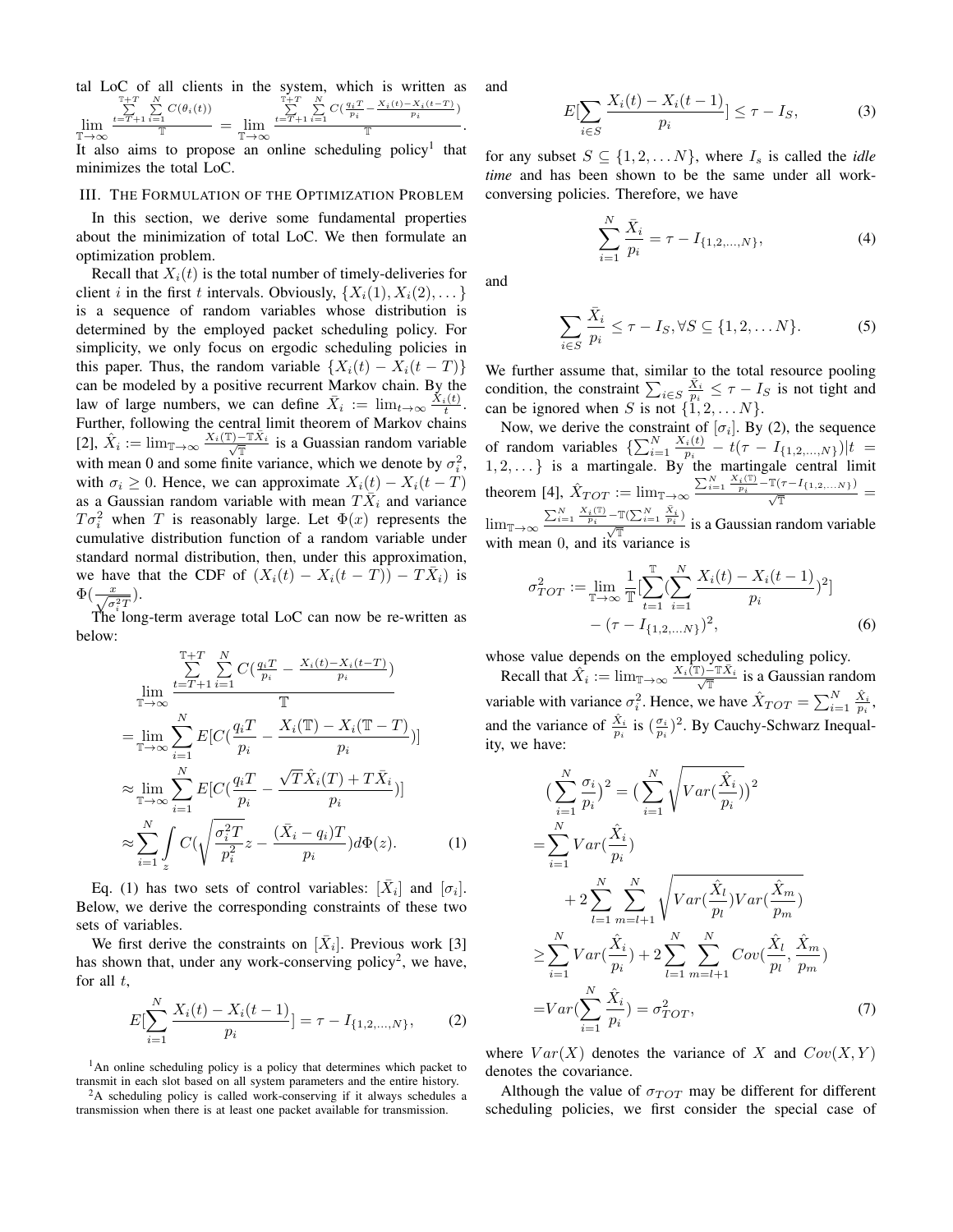minimizing the total LoC when  $\sigma_{TOT}$  is given and fixed. By (1), (4), and (7), the optimization problem can be written as:

$$
Min \quad L = \sum_{i=1}^{N} \int_{z} C\left(\sqrt{\frac{\sigma_i^2 T}{p_i^2}} z - \frac{(\bar{X}_i - q_i)T}{p_i}\right) d\Phi(z) \quad (8)
$$

$$
s.t. \sum_{i=1}^{N} \frac{\bar{X}_i}{p_i} = \tau - I_{\{1, 2, \dots N\}}
$$
(9)

$$
\sum_{i=1} \frac{\sigma_i}{p_i} \geq \sigma_{TOT}.\tag{10}
$$

**Theorem 1.** Let  $[\bar{X_i}^*]$  and  $[\sigma_i^*]$  be the optimal solution to (8) *– (10). Then*  $\bar{X_i}^* = (\frac{\tau - I_{\{1,2,\ldots,N\}}}{N} - \sum_{j=1}^N \frac{q_j}{N}$  $\frac{q_j}{Np_j} + \frac{q_i}{p_i}$ ) $p_i$ , and  $\sigma_i^* = \frac{\sigma_{TOT}}{N} p_i$ , for all  $1 \leq i \leq N$ .

*Proof.* Since  $C(\cdot)$  is a convex function, we have:

$$
L = \sum_{i=1}^{N} \int_{z} C\left(\sqrt{\frac{\sigma_i^2 T}{p_i^2}} z - \frac{(\bar{X}_i - q_i)T}{p_i}\right) d\Phi(z)
$$
  
\n
$$
\geq N \int_{z} C\left(\frac{1}{N} \sum_{i=1}^{N} \left(\sqrt{\frac{\sigma_i^2 T}{p_i^2}} z - \frac{(\bar{X}_i - q_i)T}{p_i}\right)\right) d\Phi(z),
$$

with equality occurs when  $\frac{\bar{X}_i^*}{p_i} - \frac{q_i}{p_i} = \frac{\bar{X}_j^*}{p_j} - \frac{q_j}{p_j}$ with equality occurs when  $\frac{\bar{X}_i^*}{p_i} - \frac{q_i}{p_i} = \frac{\bar{X}_j^*}{p_j} - \frac{q_j}{p_j}$  and  $\frac{\sigma_i^*}{p_i} = \frac{\sigma_j^*}{p_j}$ <br>for any  $i, j \in \{1, 2, ..., N\}$ . By (9) and (10), we have  $\bar{X}_i^* =$  $\left(\frac{\tau-I_{\{1,2,...,N\}}}{N}-\sum_{i=1}^{N}\frac{q_{i}}{Np_{i}}+\frac{q_{i}}{p_{i}}\right)p_{i}$  and  $\sigma_{i}^{*}=\frac{\sigma_{TOT}}{N}p_{i}$ .

Theorem 1 establishes the optimal  $\{\bar{X}_i\}$  and  $\{\sigma_i\}$  that minimizes the total LoC when  $\sigma_{TOT}$  is given and fixed. Obviously, smaller  $\sigma_{TOT}$  leads to smaller total LoC. Therefore, we seek to solve the optimization problem below, which aims to minimizing  $\sigma_{TOT}$  while satisfying the results of Theorem 1:

$$
Min \quad \sigma_{TOT}^2 := \lim_{T \to \infty} \frac{1}{T} \left[ \sum_{t=1}^T \left( \sum_{i=1}^N \frac{X_i(t) - X_i(t-1)}{p_i} \right)^2 \right] - \left( \tau - I_{\{1, 2, \dots, N\}} \right)^2 \tag{11}
$$

$$
s.t. \bar{X}_i = \bar{X}_i^*, \forall 1 \le i \le N \tag{12}
$$

$$
\sigma_i = \frac{\sigma_{TOT}}{N} p_i, \quad \forall 1 \le i \le N,
$$
\n(13)

where  $\bar{X}_i^* := \left(\frac{\tau - I_{\{1,2,\ldots,N\}}}{N} - \sum_{j=1}^N \frac{q_j}{p_j N} + \frac{q_i}{p_i}\right) p_i$ .

We note that the problem  $(11) - (13)$  involves both a constraint on the average of  $X_i(t)$  (12) and a constraint on the variance of  $X_i(t)$  (13) for each i. Most existing studies on network utility maximization (NUM) problem only addresses constraints on the average of decision variables, and therefore cannot be applied to solve  $(11) - (13)$ . In fact, no stationary randomized policies can optimally solve  $(11) - (13)$ . In the following sections, we will establish the surprising result that there exists a simple online scheduling policy that is nearoptimal for the problem  $(11) - (13)$ .

#### IV. AN ONLINE SCHEDULING POLICY

In this section, we propose a simple online scheduling policy for the problem  $(11) - (13)$ . We first provide a brief outline of the construction of our algorithm. First, we remove the constraint on variance (13) and focus on the following optimization problem:

$$
Min \quad \lim_{T \to \infty} \frac{1}{T} \left[ \sum_{t=1}^{T} \left( \sum_{i=1}^{N} \frac{X_i(t) - X_i(t-1)}{p_i} \right)^2 \right] - \left( \tau - I_{\{1, 2, \dots, N\}} \right)^2 \tag{14}
$$

$$
s.t. \bar{X}_i = \bar{X}_i^*, \forall 1 \le i \le N. \tag{15}
$$

Obviously, this optimization problem is a lower bound to the original problem  $(11) - (13)$ . It is also a standard NUM problem that only involves a constraint on the average of  $X_i(t)$ for each i. We can therefore derive a near-optimal online scheduling algorithm using the Drift-Plus-Penalty approach [5]. We further demonstrate the surprising result that, due to the specific choice of our Lyapunov function, our algorithm also satisfies the constraint on variance (13). Therefore, our algorithm is near-optimal to the original problem  $(11) - (13)$ .

We now introduce some notations that are necessary for the design and analysis of our algorithm. Let  $d_i(t) := \frac{\bar{X}_i^* \tilde{t}_i}{n_i}$  $\frac{X_i^*t}{p_i} - \frac{X_i(t)}{p_i}$ be the *deficit* of client *i* in interval *t*. Obviously, we have  $\overline{X}_i^p :=$  $\lim_{t\to\infty} \frac{X_i(t)}{t} = \bar{X}_i^*$  if and only if  $\lim_{\substack{t\to\infty \\ t\to t}} \frac{d_i(t)}{t} = 0$ . We also define  $\Delta d_i(t) := d_i(t+1) - d_i(t) = \frac{\bar{X}_i^*}{p_i} - \frac{\bar{X}_i(t+1) - \bar{X}_i(t)}{p_i}$  $\frac{1}{p_i}$  and  $\frac{p_i}{p_i}$  and  $D(t) := \frac{\sum_{i=1}^{N} d_i(t)}{N}.$ 

We consider the Lyapunov function  $L(t) = \frac{1}{2} \sum_{i=1}^{N} [d_i(t) D(t)$ <sup>2</sup>. The drift of the Laypunov function is  $\Delta L(t) :=$  $E[L(t+1) - L(t)][d_i(t)]$ .

Given  $[d_i(t)]$ , we have, under any scheduling policy,

$$
\Delta L(t) = E[L(t+1) - L(t)]
$$
  
\n
$$
= E\left[\frac{1}{2}\sum_{i=1}^{N}\left(d_i(t+1) - D(t+1)\right)^2 - \frac{1}{2}\sum_{i=1}^{N}\left(d_i(t) - D(t)\right)^2\right]
$$
  
\n
$$
= E\left[\frac{1}{2}\sum_{i=1}^{N}\left(d_i(t) - D(t) + \Delta d_i(t) - \frac{\sum_{i=1}^{N}\Delta d_i(t)}{N}\right)^2\right]
$$
  
\n
$$
- E\left[\frac{1}{2}\sum_{i=1}^{N}\left(d_i(t) - D(t)\right)^2\right]
$$
  
\n
$$
= E\left[\frac{1}{2}\sum_{i=1}^{N}\left(\Delta d_i(t) - \frac{\sum_{i=1}^{N}\Delta d_i(t)}{N}\right)^2\right]
$$
  
\n
$$
+ \sum_{i=1}^{N} E\left[\Delta d_i(t)\right] \left(d_i(t) - D(t)\right)
$$
  
\n
$$
- E\left[\frac{\sum_{i=1}^{N}\Delta d_i(t)}{N}\right] \sum_{i=1}^{N} \left(d_i(t) - D(t)\right)
$$
  
\n
$$
\leq \beta + \sum_{i=1}^{N} E\left[\Delta d_i(t)\right] \left(d_i(t) - D(t)\right), \qquad (16)
$$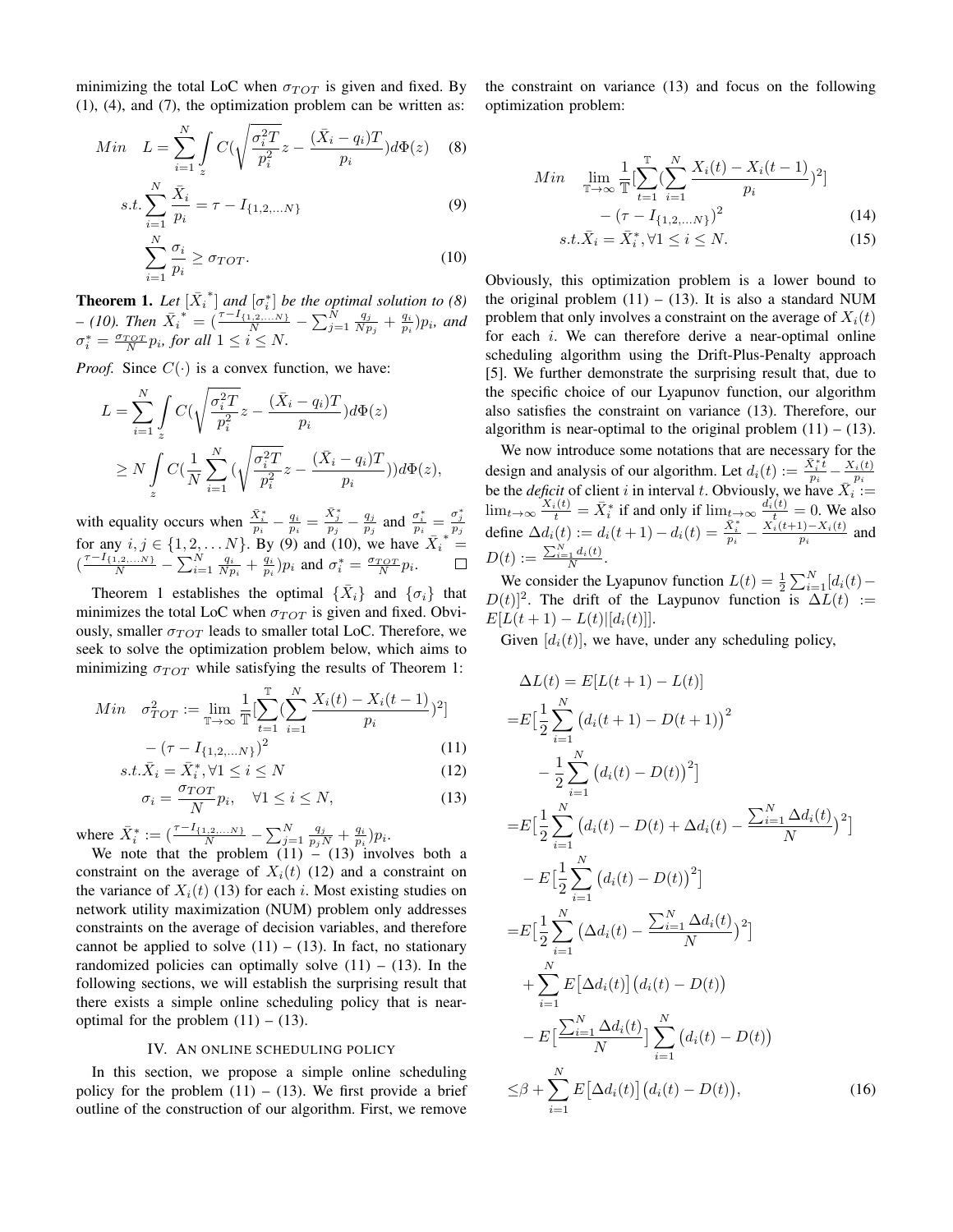where  $\beta$  is a bounded positive number. The last inequality holds since  $\Delta d_i(t)$  is bounded by  $\frac{\bar{X}_i^* - 1}{p_i} \leq \Delta d_i(t) \leq \frac{\bar{X}_i^*}{p_i}$  and  $\sum_{i=1}^{N} d_i(t) = ND(t).$ 

Our scheduling algorithm is based on the Drift-Plus-Penalty approach [5]. Let

$$
B(t) := \sum_{i=1}^{N} E\big[\Delta d_i(t)\big] \big(d_i(t) - D(t)\big) + \epsilon E\big[\big(\sum_{i=1}^{N} \frac{X_i(t+1) - X_i(t)}{p_i}\big)^2\big],\tag{17}
$$

where  $\epsilon$  is a positive number whose value can be arbitrary determined by the system designer. We then have

$$
\Delta L(t) + \epsilon E\left[ (\sum_{i=1}^{N} \frac{X_i(t+1) - X_i(t)}{p_i})^2 \right] \le \beta + B(t). \quad (18)
$$

We aim to design an online scheduling algorithm that minimizes  $B(t)$ . Note that the value of  $B(t)$  depends on the scheduling decisions on all time slots within the interval t, which consists of  $\tau$  time slots. Minimizing an objective function over a finite horizon of  $\tau$  time slots typically requires the usage of dynamic programming. However, we will show that there exists a simple online scheduling algorithm that minimizes  $B(t)$ .

Our algorithm is called the *Minimum-Drift-and-Variance-First* (MDVF) policy. Under the MDVF policy, the AP calculates the value of  $r_i(t) := \epsilon \frac{1}{p_i} - d_i(t)$  at the beginning of each interval  $t$ . In each time slot within the interval, the AP finds the undelivered packet with the smallest  $r_i(t)$  and transmits that packet, as long as there is at least one packet to be transmitted.

## Lemma 1. *The MDVF policy minimizes* B(t)*.*

*Proof.* We prove this lemma by induction. First, we consider the optimal scheduling decision in the last time slot of the interval. At this time, some packets have already been delivered in the previous  $\tau - 1$  slots, and we use V to denote the set of clients whose packets have already been delivered. As this is the last time slot of the interval, the scheduling decision of the AP only consists of choosing one client  $u \notin V$  and transmit- $\sum_{i=1}^N E\big[\Delta d_i(t)\big]\big(d_i(t)-D(t)\big)+\epsilon E[(\sum_{i=1}^N \frac{X_i(t+1)-X_i(t)}{p_i}]$ ting its packet. Given V and u, we will calculate the value of  $\frac{1)-X_i(t)}{p_i}$ <sup>2</sup>].

For this chosen client  $u$ , its packet will be delivered, that is,  $X_u(t+1) - X_u(t) = 1$ , with probability  $p_u$ , and  $X_u(t+1)$  $1) - X_u(t) = 0$ , with probability  $1 - p_u$ . Hence, we have  $E[\Delta d_u(t)] = \frac{\bar{X}_u - p_u}{p_u}.$ 

On the other hand, for each client  $i \in V$ , its packet has already been delivered. We have  $X_v(t) - X_v(t-1) = 1$  and  $E[\Delta d_i(t)] = \frac{\bar{X}_i-1}{p_i}.$ 

Finally, for each client  $i \notin V \cup \{u\}$ , its packet will not be delivered, and we have  $X_i(t) - X_i(t-1) = 0$  and  $E[\Delta d_i(t)] =$  $\frac{\bar{X}_i}{p_i}$ .

We now have, given  $V$  and  $u$ ,

$$
\sum_{i=1}^{N} E[\Delta d_i(t)][d_i(t) - D(t)]
$$
  
+  $\epsilon E[(\sum_{i=1}^{N} \frac{X_i(t+1) - X_i(t)}{p_i})^2]$   
=  $\frac{\bar{X}_u - p_u}{p_u}[d_u(t) - D(t)] + \sum_{i \in V} \frac{\bar{X}_i - 1}{p_i}[d_i(t) - D(t)]$   
+  $\sum_{i \notin V \cup \{u\}} \frac{\bar{X}_i}{p_i}[d_i(t) - D(t)]$   
+  $\epsilon [p_u(\sum_{i \in V} \frac{1}{p_i} + \frac{1}{p_u})^2 + (1 - p_u)(\sum_{i \in V} \frac{1}{p_i})^2]$   
=  $\epsilon \frac{1}{p_u} - d_u(t) + \lambda(V),$  (19)

where  $\lambda(V) := D(t) + \sum_{i=1}^{N} \frac{\bar{X}_i}{p_i} [d_i(t) - D(t)]$  $-\sum_{i\in V}\frac{1}{p_i}[d_i(t)-D(t)]+\epsilon[(\sum_{i\in V}\frac{1}{p_i})^2+2(\sum_{i\in V}\frac{1}{p_i})]$  is the same regardless of the choice of  $\hat{u}$ . Therefore, it is clear that an optimal scheduling algorithm that minimizes  $B(t)$  will schedule the undelivered packet u with the smallest  $\epsilon \frac{1}{p_u} - d_u(t)$ in the last time slot.

Now, assume that, starting from the  $(s+1)$ -th time slot in an interval, scheduling the undelivered packet with the smallest  $\epsilon \frac{1}{p_u} - d_u(t)$  in each of the remaining time slot is optimal. We will show that, even in the  $s$ -th time slot, scheduling the undelivered packet with the smallest  $\epsilon \frac{1}{p_u} - d_u(t)$  is optimal.

We prove this claim by contradiction. Let  $u^*$  be the undelivered packet with the smallest  $\epsilon \frac{1}{p_u} - d_u(t)$  in time slot s. If the claim is false, then the optimal scheduling algorithm, which we denote by A, would schedule another undelivered packet  $u' \neq u^*$  in time slot s, and the value of  $B(t)$  under A is strictly smaller than any policy that schedules  $u^*$  in the s-th time slot. By the induction hypothesis, A begins to schedule the undelivered packet with the smallest  $\epsilon \frac{1}{p_u} - d_u(t)$  starting from the  $(s + 1)$ -th time slot. As  $u^*$  is not scheduled by A is the s-th time slot, A needs to schedule  $u^*$  in the  $(s + 1)$ -th time slot. In summary,  $A$  schedules  $u'$  in the s-th time slot, and  $u^*$  in the  $(s + 1)$ -th time slot.

Now, we can construct another algorithm  $\mathbb B$  by simply swapping the transmissions in the s-th time slot and the  $(s+1)$ th time slot. In other words,  $\mathbb B$  schedules  $u^*$  in the s-th time slot,  $u'$  in the  $(s+1)$ -th time slot, and then follows A starting from the  $(s + 2)$ -th time slot. Obviously, the value of  $B(t)$ under  $A$  and  $B$  is the same, which results in a contradiction.

We have established that, even in the s-th time slot, scheduling the undelivered packet with the smallest  $\epsilon \frac{1}{p_u} - d_u(t)$  is optimal. By induction, scheduling the undelivered packet with the smallest  $\epsilon \frac{1}{p_u} - d_u(t)$  in each time slot is optimal, and MDVF minimizes  $B(t)$ .  $\Box$ 

#### V. PERFORMANCE ANALYSIS OF THE MDVF POLICY

We now study the performance of the MDVF policy. We will demonstrate the surprising result that the MDVF policy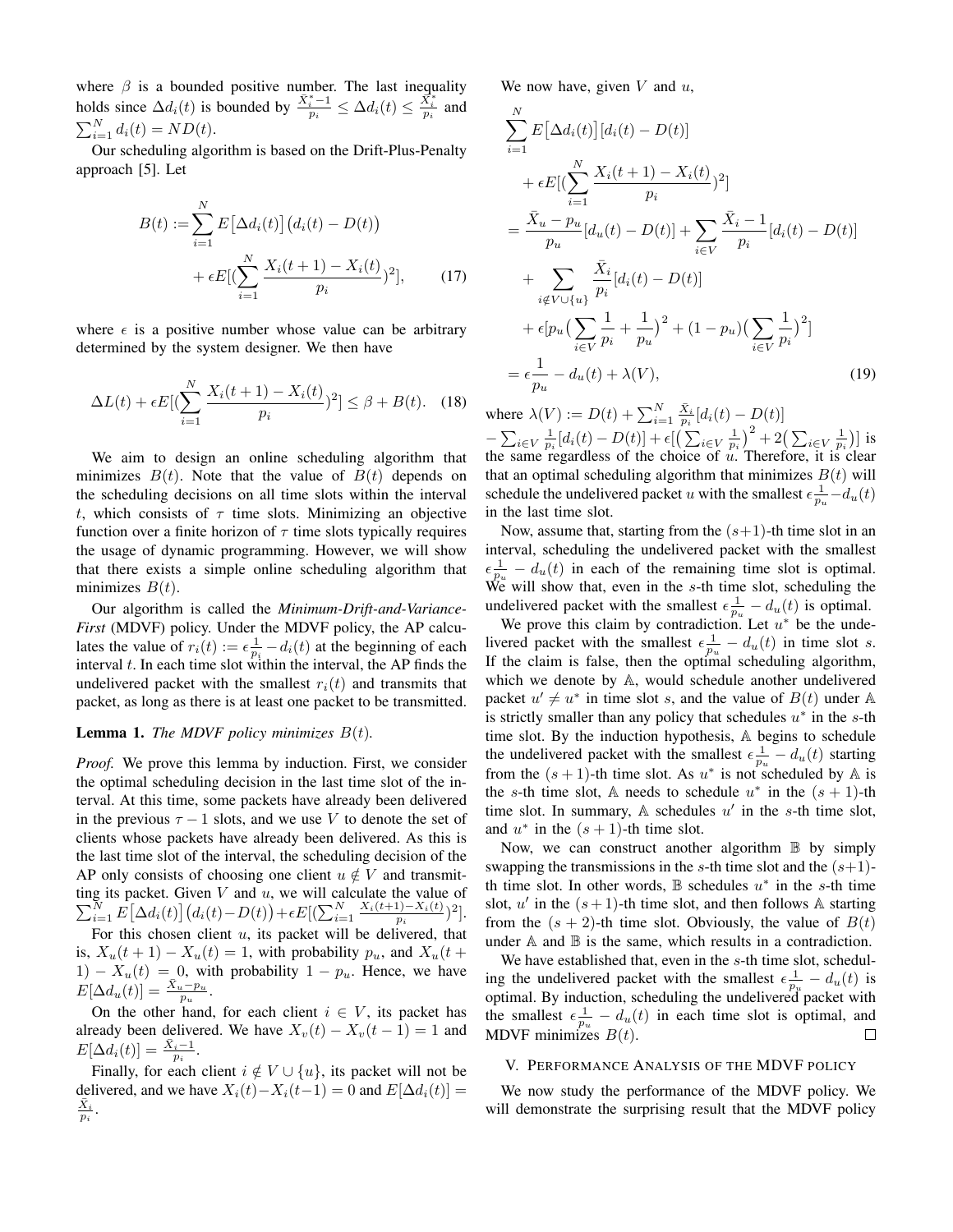satisfies both constraints on mean (12) and variance (13), and the value of  $\sigma_{TOT}^2$  under the MDVF policy can be made arbitrary close to a lower bound. Throughout this section, we use  $\cdot \mid n$  to denote the value of  $\cdot$  under a scheduling policy *n*. For example,  $\Delta L(t)$ |MDVF denotes the value of  $\Delta L(t)$  under the MDVF policy.

We first establish the following property.

Theorem 2. *Under the MDVF policy, the Markov process with state vector*  $\{d_i(t) - D(t)\}\$ *is positive recurrent.* 

*Proof.* We prove this theorem by establishing an upper bound of  $\Delta L(t)$ |MDVF. To simplify notations, we let  $\Omega$  be the policy that schedules the undelivered packet with the maximum value of  $d_i(t)$ . We also sort all clients such that  $d_1(t) \geq d_2(t) \geq$  $\cdots \geq d_N(t)$ . Then  $\Omega$  will only transmit a packet for client i if, for each  $j < i$ , the packet for flow j has already been delivered. This is equivalent to the largest-debt-first policy in [3], and we have, for all  $1 \le j \le N$ :

$$
\sum_{i=1}^{j} E[\Delta d_i(t)] |\Omega = \sum_{i=1}^{j} \frac{\bar{X}_i^*}{p_i} - E[\sum_{i=1}^{j} \frac{X_i(t+1) - X_i(t)}{p_i}] |\Omega
$$

$$
= \sum_{i=1}^{j} \frac{\bar{X}_i^*}{p_i} - (\tau - I_{\{1, 2, ..., j\}}).
$$
(20)

By (4), we have  $\sum_{i=1}^{N} E[\Delta d_i(t)] | \Omega = 0$ . Further, as we assume that (5) is not tight when  $S \neq \{1, 2, ..., N\}$ , there exists a positive number  $\delta > 0$  such that  $\sum_{i=1}^{j} E[\Delta d_i(t)] | \Omega \leq -\delta$ for all  $1 \leq j \leq N - 1$ . We now have

$$
\sum_{i=1}^{N} E[\Delta d_i(t)] (d_i(t) - D(t)) | \Omega
$$
\n
$$
= \sum_{i=1}^{N} E[\Delta d_i(t)] (d_i(t) - d_{i+1}(t) + d_{i+1}(t)
$$
\n
$$
- d_{i+2}(t) + \dots - d_N(t) + d_N(t) - D(t)) | \Omega
$$
\n
$$
= \sum_{i=1}^{N} E[\Delta d_i(t)] (d_N(t) - D(t)) | \Omega
$$
\n
$$
+ \sum_{i=1}^{j} \sum_{j=1}^{N-1} E[\Delta d_i(t)] (d_j(t) - d_{j+1}(t)) | \Omega
$$
\n
$$
\leq - \delta \sum_{j=1}^{N-1} (d_j(t) - d_{j+1}(t)) = -\delta (d_1(t) - d_N(t)). \quad (21)
$$

Next, we study  $\Delta L(t)$ |MDVF. By Lemma 1, the MDVF policy minimizes  $B(t)$ . Hence, we have

$$
\Delta L(t)|\text{MDVF} + \epsilon E[(\sum_{i=1}^{N} \frac{X_i(t+1) - X_i(t)}{p_i})^2]|\text{MDVF}
$$
  
\n
$$
\leq \beta + B(t)|\text{MDVF} \qquad \text{(By (18))}
$$
  
\n
$$
\leq \beta + B(t)|\Omega
$$
  
\n
$$
\leq \beta + \epsilon E[(\sum_{i=1}^{N} \frac{X_i(t+1) - X_i(t)}{p_i})^2]|\Omega
$$
  
\n
$$
- \delta(d_1(t) - d_N(t)) \qquad \text{(By (17) and (21))} \qquad (22)
$$

Since  $0 \leq X_i(t+1) - X_i(t) \leq 1$ , there exists some constant  $M$  such that

$$
\Delta L(t)|\text{MDVF} \le -\delta \big(d_1(t) - d_N(t)\big) + M. \tag{23}
$$

Recall that we have sorted all clients such that  $d_1(t)$  $\geq d_2(t) \geq \ldots$  Hence,  $(d_1(t) - d_N(t)) \geq 0$  and  $(d_1(t))$  $(-d_N(t)) \geq |d_i(t) - D(t)|$ , for all i. We have

$$
\Delta L(t)|\text{MDVF} < -\delta, \text{if } |d_i(t) - D(t)| > \frac{M}{\delta} + 1 \text{, for some } i,
$$

and

$$
\Delta L(t)|\text{MDVF} \leq M, \text{ otherwise.} \tag{24}
$$

By the Foster-Lyapunov Theorem, the Markov process with state vector  $\{d_i(t) - D(t)\}\$ is positive recurrent.  $\Box$ 

Now we are able to show that the MDVF policy satisfies both constraints (12) and (13).

**Corollary 1.** 
$$
\bar{X}_i | MDVF = \bar{X}_i^*
$$
 and  $\sigma_i | MDVF = \frac{\sigma_{TOT} | MDVF}{N} p_i$ ,  $\forall i$ .

*Proof.* Recall that  $d_i(t) := \frac{\bar{X}_i^* t}{n_i}$  $\frac{X_i^*t}{p_i} - \frac{X_i(t)}{p_i}$  $\frac{i(t)}{p_i}$  and  $D(t) :=$  $\frac{\sum_{i=1}^{N} d_i(t)}{N}$ . By (4), we have:

$$
\lim_{T \to \infty} \frac{D(T)|MDVF}{T} = \lim_{T \to \infty} \frac{\sum_{i=1}^{N} d_i(T)|MDVF}{NT}
$$

$$
= \frac{1}{N} \sum_{i=1}^{N} \lim_{T \to \infty} \frac{T\bar{X}_i^* - X_i(T)|MDVF}{p_i T}
$$

$$
= \frac{1}{N} \sum_{i=1}^{N} \frac{\bar{X}_i^*}{p_i} - \frac{1}{N} \sum_{i=1}^{N} \frac{\bar{X}_i(T)|MDVF}{p_i}
$$

$$
= \frac{\tau - I_{\{1,2,...N\}}}{N} - \frac{\tau - I_{\{1,2,...N\}}}{N} = 0.
$$
(25)

By Theorem 2, the vector  $\{d_i(t) - D(t)\}\$ MDVF converges to a steady state distribution as  $t \to \infty$ . Hence, both  $\lim_{\mathbb{T}\to\infty}\frac{d_i(\mathbb{T})-D(\mathbb{T})}{\mathbb{T}}|\text{MDVF}$  and  $\lim_{\mathbb{T}\to\infty}\frac{d_i(\mathbb{T})-D(\mathbb{T})}{\sqrt{\mathbb{T}}}|\text{MDVF}$ converge to 0 in probability. We then have

$$
\lim_{\mathbb{T}\to\infty} \frac{d_i(\mathbb{T})|\text{MDVF}}{\mathbb{T}} = \frac{\bar{X}_i^*}{p_i} - \frac{\bar{X}_i|\text{MDVF}}{p_i}
$$
\n
$$
= \lim_{\mathbb{T}\to\infty} \frac{D(\mathbb{T})|\text{MDVF}}{\mathbb{T}} = 0,
$$
\n(26)

and hence  $\bar{X}_i$  MDVF=  $\bar{X}_i^*$ .

Next, we study  $\sigma_i$  MDVF. Recall that  $\sigma_i^2$  is the variance of  $\hat{X}_i := \lim_{\mathbb{T} \to \infty} \frac{\hat{X}_i(\mathbb{T}) - \mathbb{T}\bar{X}_i}{\sqrt{\mathbb{T}}}$ . We then have:

$$
\lim_{\mathbb{T}\to\infty} \frac{d_i(\mathbb{T})|\text{MDVF}}{\sqrt{\mathbb{T}}} = \lim_{\mathbb{T}\to\infty} \frac{\mathbb{T}\bar{X}_i^* - X_i(\mathbb{T})|\text{MDVF}}{p_i\sqrt{\mathbb{T}}}
$$

$$
= -\frac{\hat{X}_i|\text{MDVF}}{p_i},
$$

since  $\bar{X}_i$  MDVF=  $\bar{X}_i^*$ . This shows that the variance of  $\lim_{\mathbb{T}\to\infty}\frac{d_i(\mathbb{T})|\text{MDVF}}{\sqrt{\mathbb{T}}}$  is  $\frac{\sigma_i^2|\text{MDVF}}{p_i^2}$ .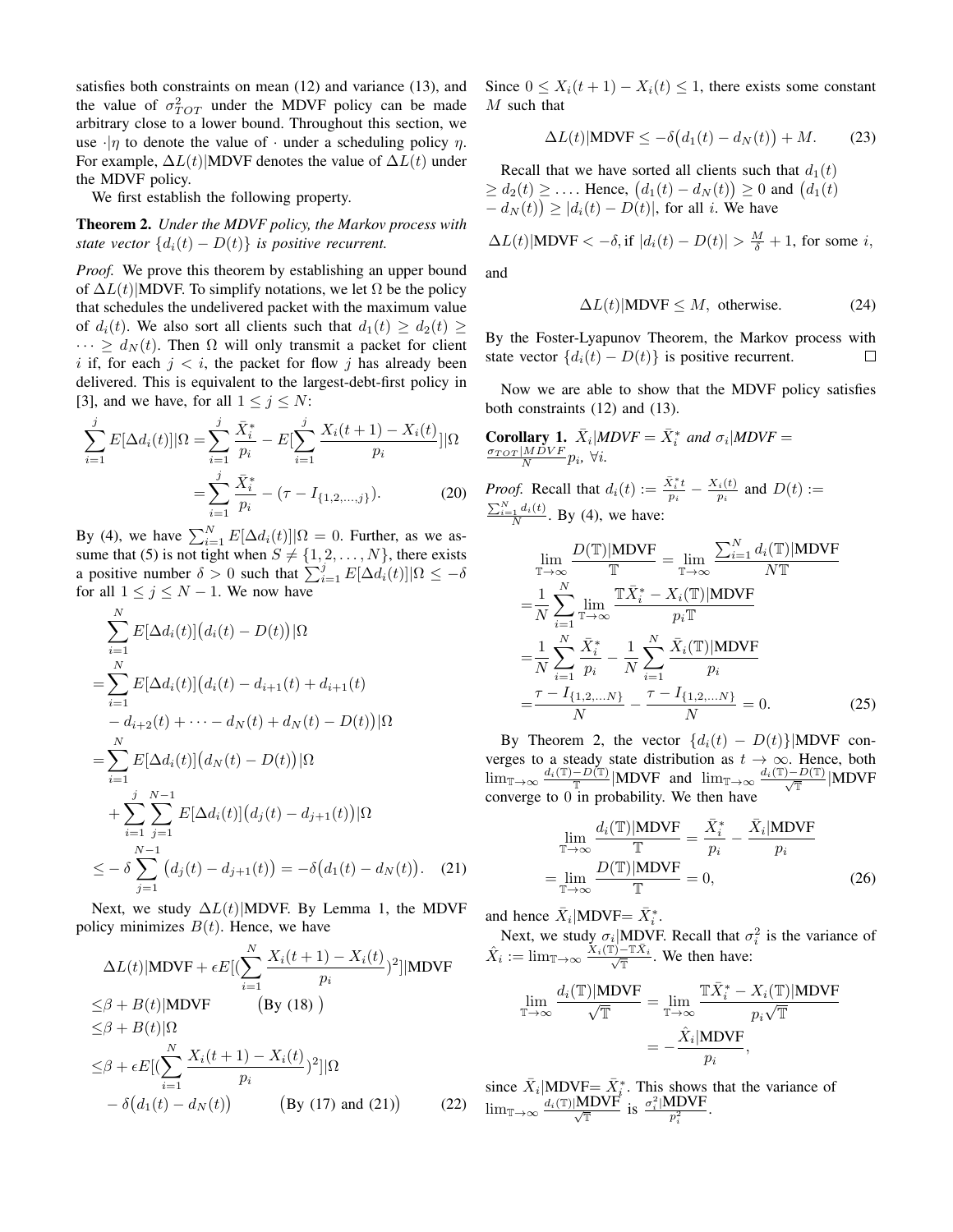Also, recall that  $\sigma_{TOT}^2$  is the variance of  $\hat{X}_{TOT}$  =  $\sum_{i=1}^{N} \frac{\hat{X}_i}{p_i}$ . We have

$$
\lim_{\mathbb{T}\to\infty}\frac{D(\mathbb{T})|\text{MDVF}}{\sqrt{\mathbb{T}}} = \lim_{\mathbb{T}\to\infty}\frac{\sum_{i=1}^{N}d_i(\mathbb{T})|\text{MDVF}}{N\sqrt{\mathbb{T}}} \n= \lim_{\mathbb{T}\to\infty}\sum_{i=1}^{N}\frac{\mathbb{T}\bar{X}_i^* - X_i(\mathbb{T})|\text{MDVF}}{Np_i\sqrt{\mathbb{T}}} = -\sum_{i=1}^{N}\frac{\hat{X}_i|\text{MDVF}}{Np_i},
$$

and the variance of  $\lim_{\mathbb{T}\to\infty} \frac{D(\mathbb{T})|\text{MDVF}}{\sqrt{\mathbb{T}}}$  is  $\frac{\sigma_{TOT}^2|\text{MDVF}}{N^2}$ . As  $\lim_{\mathbb{T}\to\infty}\frac{d_i(\mathbb{T})-D(\mathbb{T})}{\sqrt{\mathbb{T}}}$  |MDVF converges to 0 in probability, we have  $\sigma_i | \text{MDVF} = \frac{\sigma_{TOT} | \text{MDVF}}{N} p_i$ .

We have shown that the MDVF policy satisfies both constraints (12) and (13). We now show that the value of  $\sigma_{TOT}^2$ |MDVF can be made arbitrarily close to a theoretical lower bound.

Consider the problem  $(14) - (15)$ , which ignores the constraint on variance (13). Since this problem only involves a constraint on mean, there exists a stationary randomized policy that is optimal, which we denote by  $\omega$ . Obviously,  $\sigma_{TOT}^2|\omega$  is a lower bound of the problem  $(11) - (13)$ . We have the following theorem.

**Theorem 3.**  $\sigma_{TOT}^2 | MDVF \leq \sigma_{TOT}^2 | \omega + \frac{\beta}{\epsilon}$ .

*Proof.* Since  $\omega$  is a stationary randomized policy that satisfies (15), we have  $E[\Delta d_i(t)]|\omega = 0$ , for all i and t. By (17), we have

$$
B(t)|\omega = \epsilon E[(\sum_{i=1}^{N} \frac{X_i(t+1) - X_i(t)}{p_i})^2]|\omega = \epsilon \sigma_{TOT}^2|\omega.
$$

Now, recall that the MDVF policy minimizes  $B(t)$ . Hence, for every  $t$ , we have

$$
\Delta L(t)|\text{MDVF} + \epsilon E[(\sum_{i=1}^{N} \frac{X_i(t) - X_i(t-1)}{p_i})^2]|\text{MDVF}
$$
  
\n
$$
\leq B(t)|\text{MDVF} + \beta
$$
  
\n
$$
\leq B(t)|\omega + \beta = \epsilon \sigma_{TOT}^2|\omega + \beta.
$$

Summing the above inequality over  $t = 1$  to  $t = \mathbb{T}$ , and then divide both sides by T yields

$$
\frac{E[L(\mathbb{T}+1)] - E[L(0)]}{\mathbb{T}} |MDVF + \epsilon \sigma_{TOT}^2 |MDVF
$$
  
\n
$$
\leq \epsilon \sigma_{TOT}^2 |\omega + \beta.
$$
 (27)

By Theorem 2, we have  $\lim_{\mathbb{T}\to\infty} \frac{E[L(\mathbb{T}+1)]-E[L(0)]}{\mathbb{T}}|MDVF$ = 0, and hence  $\sigma_{TOT}^2 | \text{MDVF} \leq \sigma_{TOT}^2 | \omega + \frac{\beta}{\epsilon}$ .  $\Box$ 

 $\leq$ 

We note that Theorem 3 holds for all  $\epsilon$ , which is a constant that can be arbitrarily chosen by the system designer. By choosing a large  $\epsilon$ , one can make  $\sigma_{TOT}^2$  MDVF arbitrarily close to the lower bound  $\sigma_{TOT}^2|\omega$ .

### VI. SIMULATION RESULTS

We present our simulation results in this section. We have implemented and tested our policy and two other state-ofthe-art policies in ns-2. All simulations are conducted using the 802.11 MAC protocol with 54Mbps data rate. Simulations show that the time needed to transmit a packet and to receive an ACK is about 0.5ms. The duration of an interval is chosen to be 10ms, or, equivalently, 20 time slots. The LoC function is chosen to be  $C(\theta) = \theta^2$  when  $\theta > 0$ . All results presented in this section are the average of 1000 runs.

We compare our MDVF policy against two other policies. The first policy is the largest debt first (LDF) policy in [3], [6]. In each interval  $t$ , the LDF policy sorts all clients in descending order of  $q_i t-X_i(t)$ , and transmit packets according to this ordering. It has been shown that LDF guarantees to deliver a long-term average timely-throughput of  $q_i$  to each client  $i$ , as long as it is feasible to do so. The second policy is a Max-Weight type of policy that aims to reduce the total age-of-information (AoI) in the network while guaranteeing some average timely-throughput policy [7]. We call this policy MW-AoI. Although the problem of minimizing AoI remains an open problem, it has been shown that the MW-AoI policy is 4-optimal in terms of AoI.

As for the network topology, we consider two different settings. In the first setting, there are 12 wireless clients. The channel reliability of client *i* is set to be  $p_i = 0.9 - 0.05i$ . We set  $q_i = 0.85$  for the first 6 clients and  $q_i = 0.75$  for the last 6 clients. We call this setting the *high-timely-throughput system*. In the second setting, there are 18 clients with  $p_i = 1 - 0.05i$ . We set  $q_i = 0.5$  for the first 9 clients and  $q_i = 0.35$  for the last 9 clients. We call this setting the *low-timely-throughput system.*

For each simulation run, we record the total LoC incurred in the past second. Simulation results of the two systems are shown in Fig. 1. Simulation results clearly show that our MDVF policy achieves the smallest LoC for both systems. A very surprising result is that the MW-AoI policy has the highest LoC. The reason is that the MW-AoI policy focuses on optimizing AoI, which only depends on the time of the most recent packet delivery. However, most estimation techniques require more than the most recent data to make an accurate estimation. Even basic techniques like linear extrapolation needs at least two data points to make an estimate. This simulation result highlights that AoI may fail to completely capture the accuracy of estimation. On the other hand, the LDF policy only aims to optimize the long-term average timelythroughputs and ignores temporal variance. This leads it to also have suboptimal total LoC.

#### VII. RELATED WORK

Real-time wireless networks have gained a lot of research interests. Hou, Borkar, and Kumar [3] have proposed a framebased model to describe delay requirements of real-time flows. Under this model, the performance of each flow is determined by its timely-throughput, which is the long-term average number of timely deliveries. Jaramillo, Srikand, and Ying